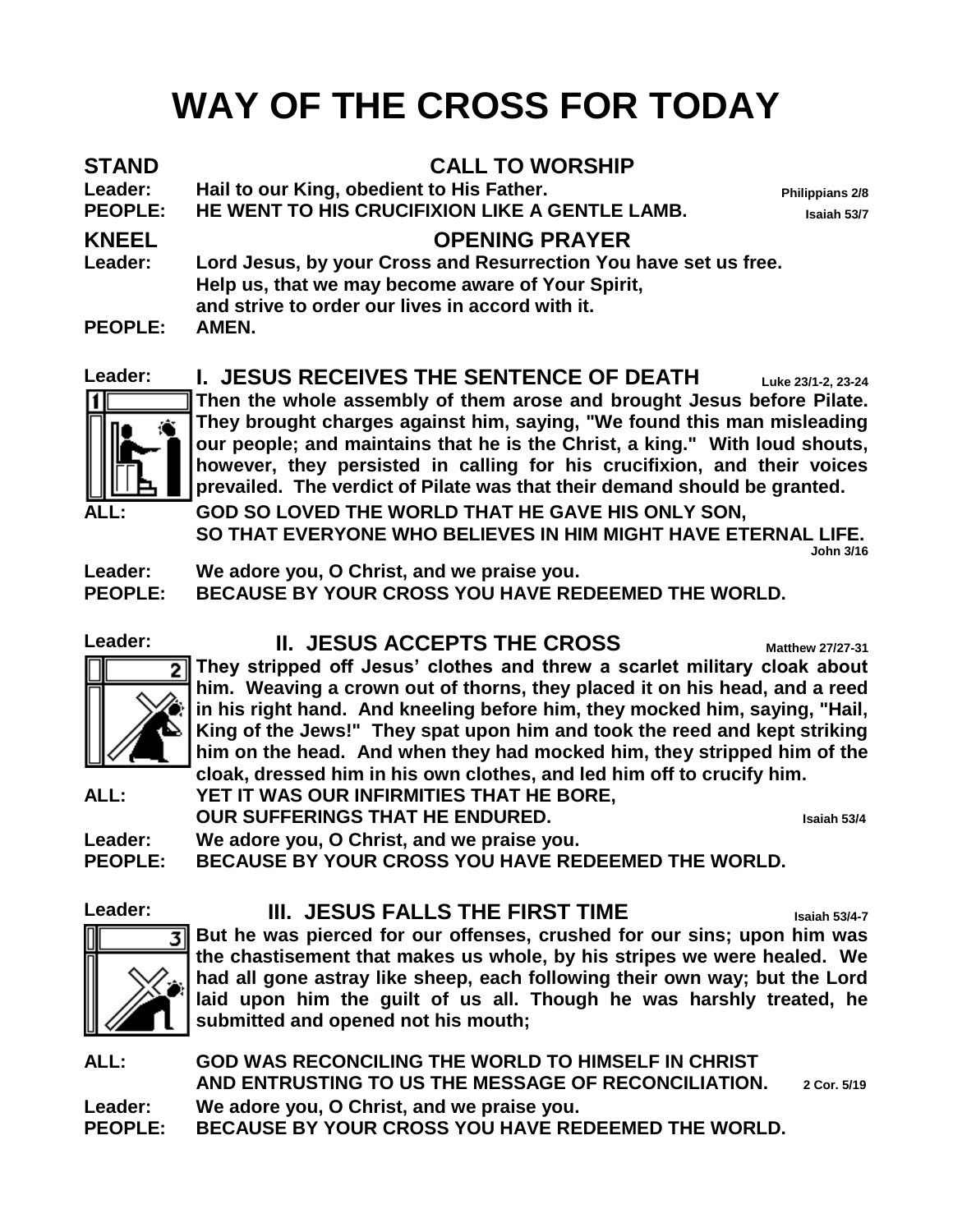# 41 n

**Leader: IV. JESUS MEETS MARY, HIS MOTHER Isaiah 66/10, 12-14**

**Rejoice with Jerusalem and be glad because of her, all you who love her; exult, exult with her, all you who were mourning over her! For thus says the Lord: As a mother comforts her child, so will I comfort you. When you see this, your heart shall rejoice and your bodies flourish like the grass; the Lord's power shall be known to his servants.**

YOU WILL WEEP AND MOURN WHILE THE WORLD REJOICES; **BUT YOUR GRIEF WILL BE TURNED INTO JOY. John 16/20**

**Leader: We adore you, O Christ, and we praise you.**

**PEOPLE: BECAUSE BY YOUR CROSS YOU HAVE REDEEMED THE WORLD.**

#### **Leader: V. SIMON HELPS JESUS TO CARRY THE CROSS Lk. 23/13, 26-27; Mk. 15/21**



**As they led Jesus away they took hold of a certain Simon, a Cyrenian, who was coming in from the country; and after laying the cross on him, they made him carry it behind Jesus. A large crowd of people followed Jesus.**

**ALL: WHOEVER SERVES ME MUST FOLLOW ME, SAYS THE LORD; AND WHERE I AM, THERE ALSO WILL MY SERVANT BE. John 12/26**

**Leader: We adore you, O Christ, and we praise you.**

**PEOPLE: BECAUSE BY YOUR CROSS YOU HAVE REDEEMED THE WORLD.**





**A faithful friend is a sturdy shelter; the one who finds one finds a treasure. A faithful friend is beyond price, no sum can balance their worth. A faithful friend is a life-saving remedy, such as they who fear God finds; for they who fear God behave accordingly, and their friend will be like themselves.**

**ALL: AMEN, I SAY TO YOU, WHATEVER YOU DID FOR ONE OF THE LEAST BROTHERS OR SISTERS OF MINE, YOU DID FOR ME. Matthew 25/40 Leader: We adore you, O Christ, and we praise you.**

**PEOPLE: BECAUSE BY YOUR CROSS YOU HAVE REDEEMED THE WORLD.**

**Leader: VII. JESUS FALLS AGAIN UNDER THE CROSS Jeremiah 1/17-19**



**Be not crushed on their account, as though I would leave you crushed before them; for it is I this day who have made you a fortified city, a pillar of iron, a wall of brass, against the whole land: against Judah's kings and princes, against its priests and people. They will fight against you but not prevail over you, for I am with you to deliver you, says the Lord.**

CHRIST BECAME OBEDIENT TO THE POINT OF DEATH. **EVEN DEATH ON A CROSS. Philippians 2/8**

**Leader: We adore you, O Christ, and we praise you.**

**PEOPLE: BECAUSE BY YOUR CROSS YOU HAVE REDEEMED THE WORLD.**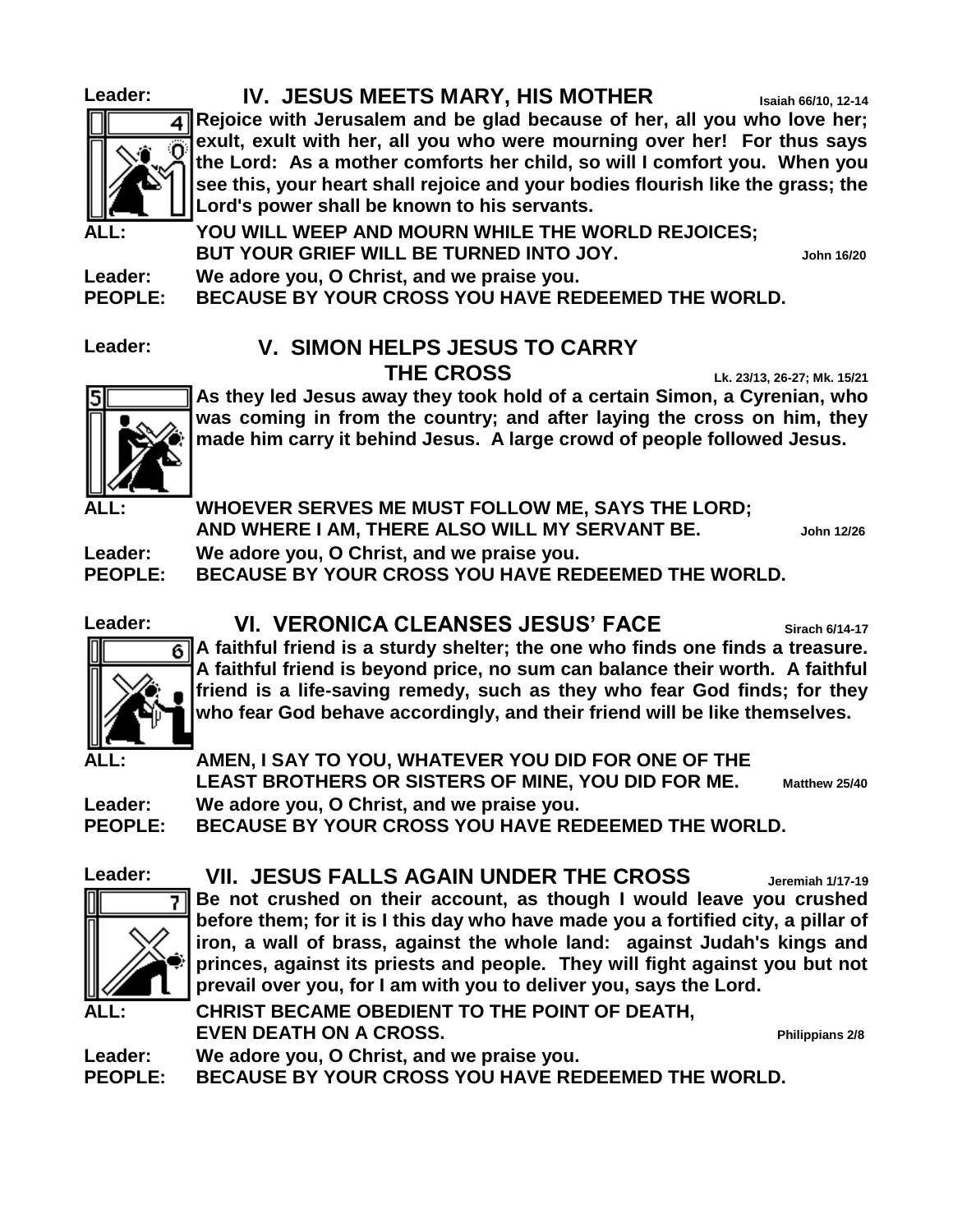## **Leader: VIII. JESUS SPEAKS TO THE WOMEN OF**

**JERUSALEM Luke 23/27-28**



**A large crowd of people followed Jesus, including many women who mourned and lamented him. Jesus turned to them and said, "Daughters of Jerusalem, do not weep for me; weep instead for yourselves and for your children."**

**ALL: I GIVE YOU A NEW COMMANDMENT, SAYS THE LORD: LOVE ONE ANOTHER AS I HAVE LOVED YOU. John 13/34**

**Leader: We adore you, O Christ, and we praise you.**

**PEOPLE: BECAUSE BY YOUR CROSS YOU HAVE REDEEMED THE WORLD.**

#### Leader: **IX. JESUS FALLS A THIRD TIME John 12/25-26**

**Whoever loves their life loses it, and whoever hates their life in this world will preserve it for eternal life. Whoever serves me must follow me, and where I am, there also will my servant be. The Father will honor whoever serves me.**

**ALL: WHOEVER WISHES TO COME AFTER ME MUST DENY THEMSELVES, TAKE UP THEIR CROSS, AND FOLLOW ME. Matthew 16/24**

**Leader: We adore you, O Christ, and we praise you.**

**PEOPLE: BECAUSE BY YOUR CROSS YOU HAVE REDEEMED THE WORLD.**

10



### **Leader: X. SOLDIERS REMOVE JESUS' ROBE Mark 15/22-24**

**The crowd brought Jesus to the place of Golgotha, which is translated Place of the Skull. They gave him wine drugged with myrrh, but he did not take it. Then they crucified him and divided his garments by casting lots for them to see what each should take.**

#### **ALL: THOUGH HE WAS HARSHLY TREATED,**

**HE SUBMITTED AND OPENED NOT HIS MOUTH Isaiah 53/7**

**Leader: We adore you, O Christ, and we praise you.**

**PEOPLE: BECAUSE BY YOUR CROSS YOU HAVE REDEEMED THE WORLD.**

### Leader: **XI. SOLDIERS CRUCIFY JESUS** Luke 23/33-34



**They crucified him and the criminals there, one on his right, the other on his left. Then Jesus said, "Father, forgive them, they know not what they do."**

**ALL: GOD LOVED US AND SENT HIS SON AS EXPIATION FOR OUR SINS. 1 John 4/10 Leader: We adore you, O Christ, and we praise you. PEOPLE: BECAUSE BY YOUR CROSS YOU HAVE REDEEMED THE WORLD.**